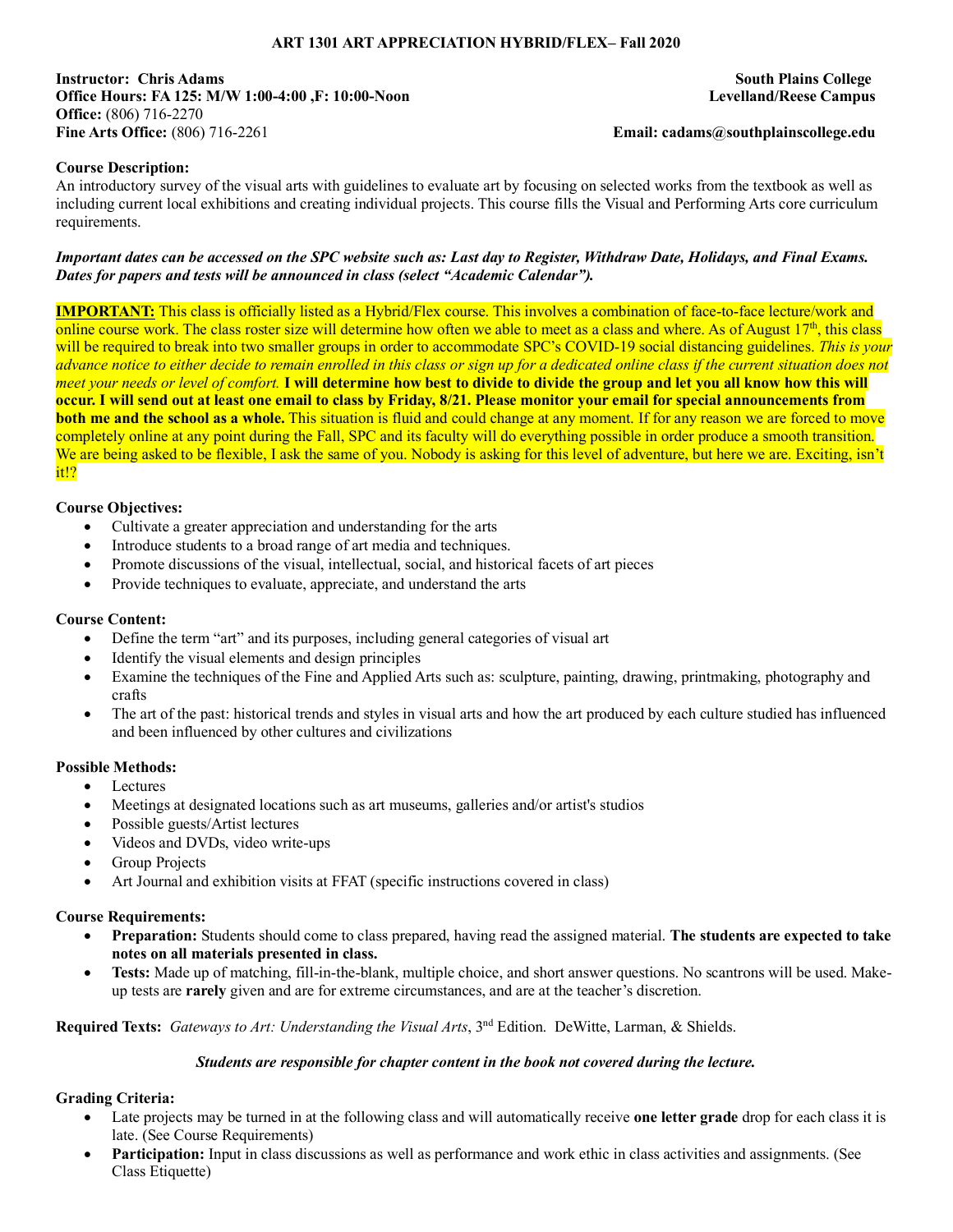- **Presentation:** Projects must be **typed** and reasonable effort given to projects.
- **All grades will be posted to Blackboard.**

**Class Etiquette:** Information, images, and discussion topics may deal with subject matter uncomfortable or offensive to some students. Discussions require a calm and open-minded dialogue to consider different points of view. Civility and respect will be required at all times. There will be zero tolerance for inappropriate behavior.

- Silence and put away cell phones before class begins. Disregard of this will affect your grade.
- Come to class prepared with preliminary work so you can participate fully when class begins.
- **Individual behavior and attitude can greatly influence the class mood as a whole. Please conduct yourself in a way that promotes the productivity of the entire group.**

**Academic Honesty:** The faculty is strongly committed to upholding standards of academic integrity. These standards, at the minimum, require that students never present the work of others as their own. WARNING – Cheating or plagiarism will result in the student receiving a 0 on the assignment for the first offense, second offence you will be dropped from the class.

**Grading Scale:** For the semester grade, the grades will be scaled as:

- 90-100 "A" Superior work 80-89 "B" Above average work
- 70-79 "C" Average work
- 60-69 "D" Below average work
- 00-59 "F" Failure

**Grading:** Final grades will consist of

| Class participation, Attitude and Attendance   | 15% |
|------------------------------------------------|-----|
| Art Journal, Gallery Visits, Other Assignments | 25% |
| Test Average                                   | 35% |
| <b>Final Presentation</b>                      | 25% |

**\*\*\*\*\*Attendance for Final Presentation is mandatory. Failure to attend will result in a letter grade drop. \*\*\*\*\***

**SPC SPECIAL COVID-19 STATEMENT:** It is the policy of South Plains College for the Fall 2020 semester that as a condition of on-campus enrollment, all students are required to engage in safe behaviors to avoid the spread of COVID-19 in the SPC community. Such behaviors specifically include the requirement that all students properly wear CDC-compliant face coverings while in SPC buildings including in classrooms, labs, hallways, and restrooms. Failure to comply with this policy may result in dismissal from the current class session. If the student refuses to leave the classroom or lab after being dismissed, the student may be referred to the Dean of Students on the Levelland campus or the Dean/Director of external centers for Student Code of Conduct Violation.

**PROFESSOR ADAMS' SPECIAL COVID-19 STATEMENT:** I expect that all SPC policies be followed in the classroom. Proper face coverings are mandatory and social distancing in the classroom will be observed as per SPC guidelines. If a student feels the need to grandstand or otherwise disrupt the class for any COVID-19 related reason, I will refer that student immediately to the proper dean. Campus Police will be called in an extreme case. Let's not become the test case for our new COVID-19 polices. Please respect all posted SPC rules and guidelines for the benefit of the class and your fellow students.

**ATTENDANCE POLICY:** In the past, attendance been monitored and based on both SPC policy and individual course requirements. While it is still advised that students attend class as required for the benefit of course information and evaluation, as we are in a unique situation regarding the COVID-19 pandemic, attendance will not be monitored as has in the past. Any student who fails to complete coursework or falls into a dangerous area where the inevitable grade will be an F will be dropped with an X. In addition, any student who fails to contact the professor or login into an online course will be dropped with an X. There is a limit to how often a student may drop courses with either a W or X without penalty so please do your best not to fall behind.

If you have issues with attendance/course load, please, talk to us. Let your professors know what the issue is. We want to help you succeed but cannot do so if you do not keep us informed or simply vanish.

Please also stay vigilant with regard to your health and the health of those around you. People get sick even without the threat of the Coronavirus. Do please keep your professors apprised of any situation that might impact your ability to complete your coursework. Do your best to check in if things get hard.

**SPC Standard Disability Statement:** Students with disabilities, including but not limited to physical, psychiatric, or learning disabilities, who wish to request accommodations in this class should notify the Disability Services Office early in the semester so that the appropriate arrangements may be made. In accordance with federal law, a student requesting accommodations must provide acceptable documentation of his/her disability to the Disability Services Office. For more information, call or visit the Disability Services Office at Levelland (Student Health & Wellness Office) 806-716-2577, Reese Center (Building 8) & Lubbock Center 806- 716-4675, or Plainview Center (Main Office) 806-716-4302 or 806-296-9611.